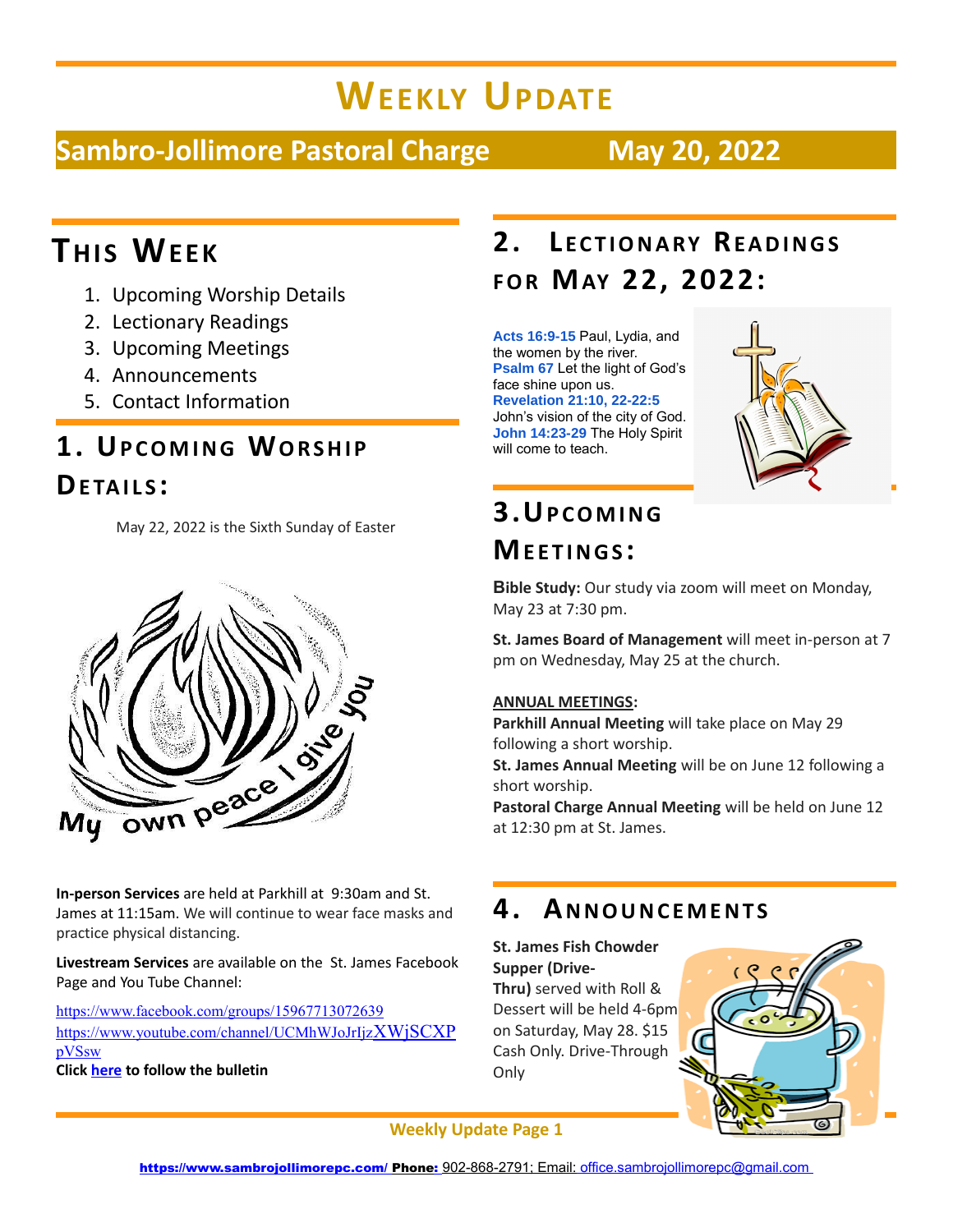## **WEEKLY UPDATE**

#### **Sambro-Jollimore Pastoral Charge May 20, 2022**

**The 44th meeting of General Council (GC44)** is in 2022. For the first time it will be online with opportunities for visitors to join at **[Connect with GC44](https://can01.safelinks.protection.outlook.com/?url=https%3A%2F%2Fgeneralcouncil44.ca%2Fabout%2Fconnect-gc44&data=04%7C01%7CJTaylor@united-church.ca%7Cf2c6b86782f9431dd73708d9e4c9e3dc%7Ccf18b5a826784011931215f0f7157574%7C0%7C0%7C637792378020078418%7CUnknown%7CTWFpbGZsb3d8eyJWIjoiMC4wLjAwMDAiLCJQIjoiV2luMzIiLCJBTiI6Ik1haWwiLCJXVCI6Mn0%3D%7C3000&sdata=UKdTcdwQKXNpoI4owgVwj5fQfD5FLt%2F0SeY%2Fuyb1aCI%3D&reserved=0)**. The theme is "Who do you say I am?"

**Bulletin Dedication:** Anyone wishing to sponsor a Sunday bulletin to celebrate a family event, special day, or memorial can do so by contacting the office, by Wednesday at 9 pm at 902-868-2791 or [office.sambrojollimorepc@gmail.com.](mailto:office.sambrojollimorepc@gmail.com) You are invited to donate an amount of your choice to your church. St. James people may also use <https://www.sambrojollimorepc.com/donations>

May God bless you all! Rev. Helene

#### **5. CO N TA C T IN F O R M AT I O N:**

Address: St. James United Church 3811 Old Sambro Road, Sambro Parkhill United Church, 5 Kirk Road, Jollimore Minister: Rev. Helene Burns 902-499-9575 (cell) Email: [minister.sambrojollimorepc@gmail.com](mailto:minister.sambrojollimorepc@gmail.com) Pastoral Charge Office: 902-868-2791 Email: [office.sambrojollimorepc@gmail.com](mailto:office.sambrojollimorepc@gmail.com) Pastoral Charge Address: 3811 Old Sambro Road, Sambro, NS B3V 1G1 Pastoral Charge Website: [www.sambrojollimorepc.com](http://www.sambrojollimorepc.com/)